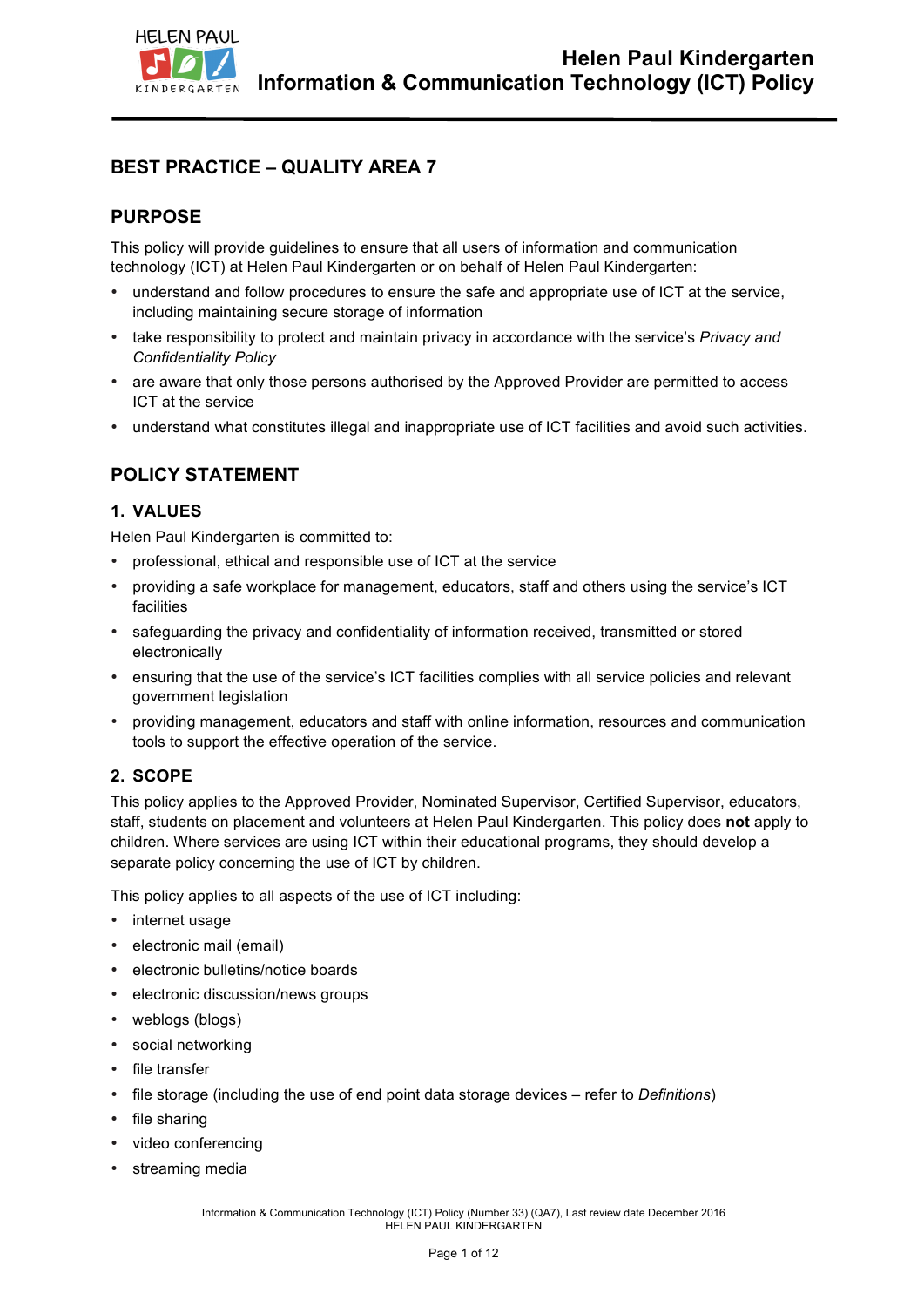

- instant messaging
- online discussion groups and chat facilities
- subscriptions to list servers, mailing lists or other like services
- copying, saving or distributing files
- viewing material electronically
- printing material
- portable communication devices including mobile and cordless phones.

### **3. BACKGROUND AND LEGISLATION**

#### **Background**

The Victorian Government has funded the provision of ICT infrastructure and support to kindergartens since 2003. This support has included:

- purchase and installation of ICT equipment
- installation and maintenance of internet connection
- provision of email addresses
- training in the use of software and the internet
- help desk support.

The purpose of this support is to:

- establish ICT infrastructure to assist teachers in the development and exchange of learning materials, and in recording children's learning
- contribute to the professional development of kindergarten teachers and assistants, and enhance their access to research in relation to child development
- establish ICT infrastructure that enhances the management of kindergartens and reduces the workload on management committees
- contribute to the sustainability of kindergartens by providing for the better management of records, including budget and finance records (refer to Kindergarten IT Program: http://www.kindergarten.vic.gov.au/ ).

The ICT environment is continually changing. Early childhood services now have access to a wide variety of technologies via fixed, wireless and mobile devices. While ICT is a cost-effective, timely and efficient tool for research, communication and management of a service, there are also legal responsibilities in relation to information privacy, security and the protection of employees, families and children.

State and federal laws, including those governing information privacy, copyright, occupational health and safety, anti-discrimination and sexual harassment, apply to the use of ICT (refer to *Legislation and standards*). Illegal and inappropriate use of ICT resources includes pornography, fraud, defamation, breach of copyright, unlawful discrimination or vilification, harassment (including sexual harassment, stalking and privacy violations) and illegal activity, including illegal peer-to-peer file sharing.

#### **Legislation and standards**

Relevant legislation and standards include but are not limited to:

- *Broadcasting Services Act 1992 (Cth)*
- *Charter of Human Rights and Responsibilities Act 2006* (Vic)
- *Classification (Publications, Films and Computer Games) Act 1995*
- *Commonwealth Classification (Publication, Films and Computer Games) Act 1995*
- *Competition and Consumer Act 2010* (Cth)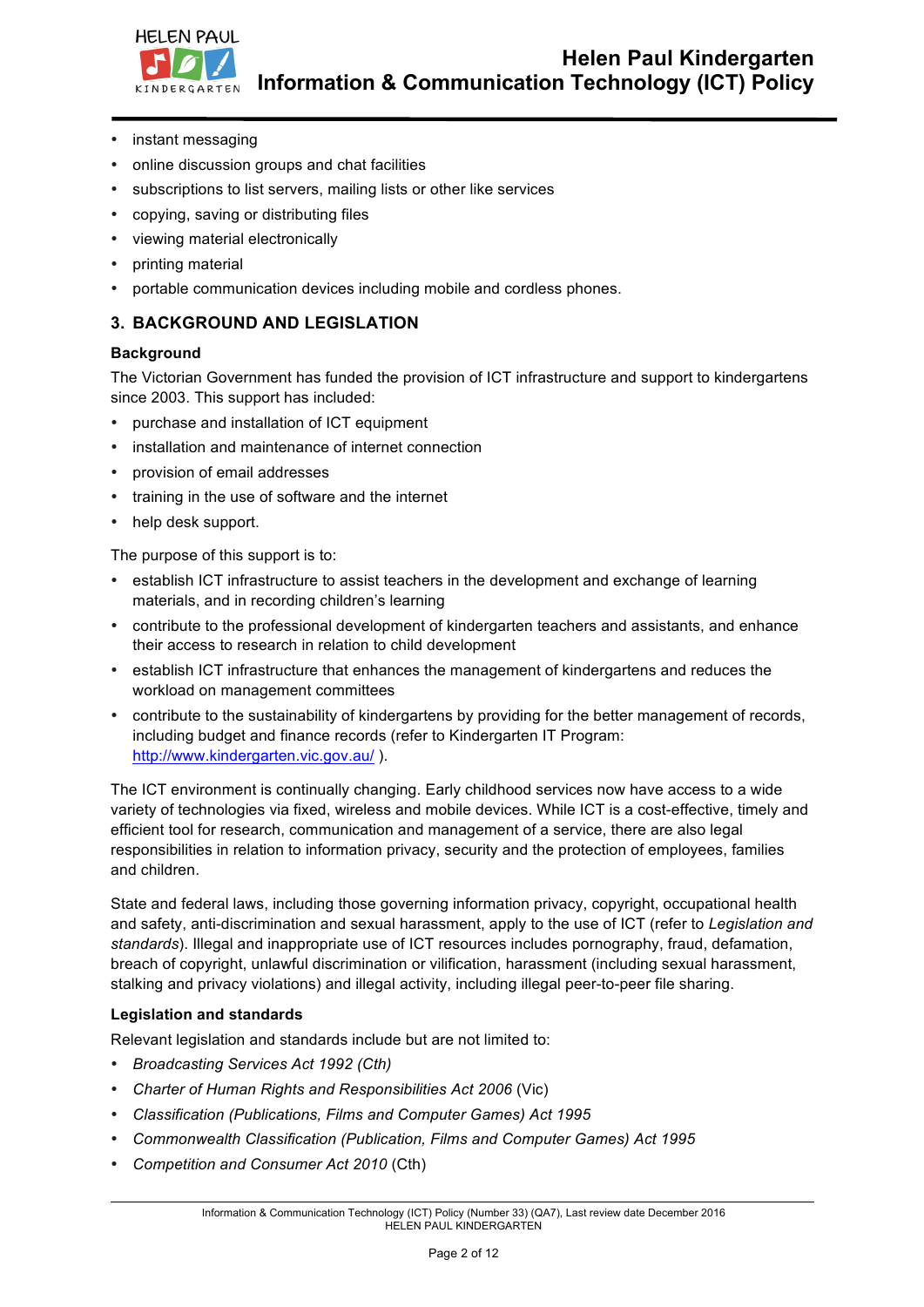

- *Copyright Act 1968* (Cth)
- *Copyright Amendment Act 2006* (Cth)
- *Education and Care Services National Law Act 2010*
- *Education and Care Services National Regulations 2011*
- *Equal Opportunity Act 2010* (Vic)
- *Freedom of Information Act 1982*
- *Health Records Act 2001* (Vic)
- *Information Privacy Act 2000* (Vic)
- *National Quality Standard*, Quality Area 7: Leadership and Service Management
	- − Standard 7.3: Administrative systems enable the effective management of a quality service
- *Occupational Health and Safety Act 2004* (Vic)
- *Privacy Act 1988* (Cth)
- *Public Records Act 1973* (Vic)
- *Sex Discrimination Act 1984* (Cth)
- *Spam Act 2003* (Cth)
- *Trade Marks Act 1995* (Cth)

The most current amendments to listed legislation can be found at:

- Victorian Legislation Victorian Law Today: http://www.legislation.vic.gov.au/
- Commonwealth Legislation ComLaw: http://www.comlaw.gov.au/

#### **4. DEFINITIONS**

The terms defined in this section relate specifically to this policy. For commonly used terms e.g. Approved Provider, Nominated Supervisor, Regulatory Authority etc. refer to the *General Definitions* section of the Policy Folder.

**Anti-spyware:** Software designed to remove spyware: a type of malware (refer to *Definitions*), that collects information about users without their knowledge.

**Chain email:** An email instructing recipients to send out multiple copies of the same email so that circulation increases exponentially.

**Computer virus:** Malicious software programs, a form of malware (refer to *Definitions*), that can spread from one computer to another through the sharing of infected files, and that may harm a computer system's data or performance.

**Defamation:** To injure or harm another person's reputation without good reason or justification. Defamation is often in the form of slander or libel.

**Disclaimer:** Statement(s) that seeks to exclude or limit liability and is usually related to issues such as copyright, accuracy and privacy.

**Electronic communications:** Email, instant messaging, communication through social media and any other material or communication sent electronically.

**Encryption:** The process of systematically encoding data before transmission so that an unauthorised party cannot decipher it. There are different levels of encryption available.

**Endpoint data storage devices:** Devices capable of storing information/data. New devices are continually being developed, and current devices include:

• laptops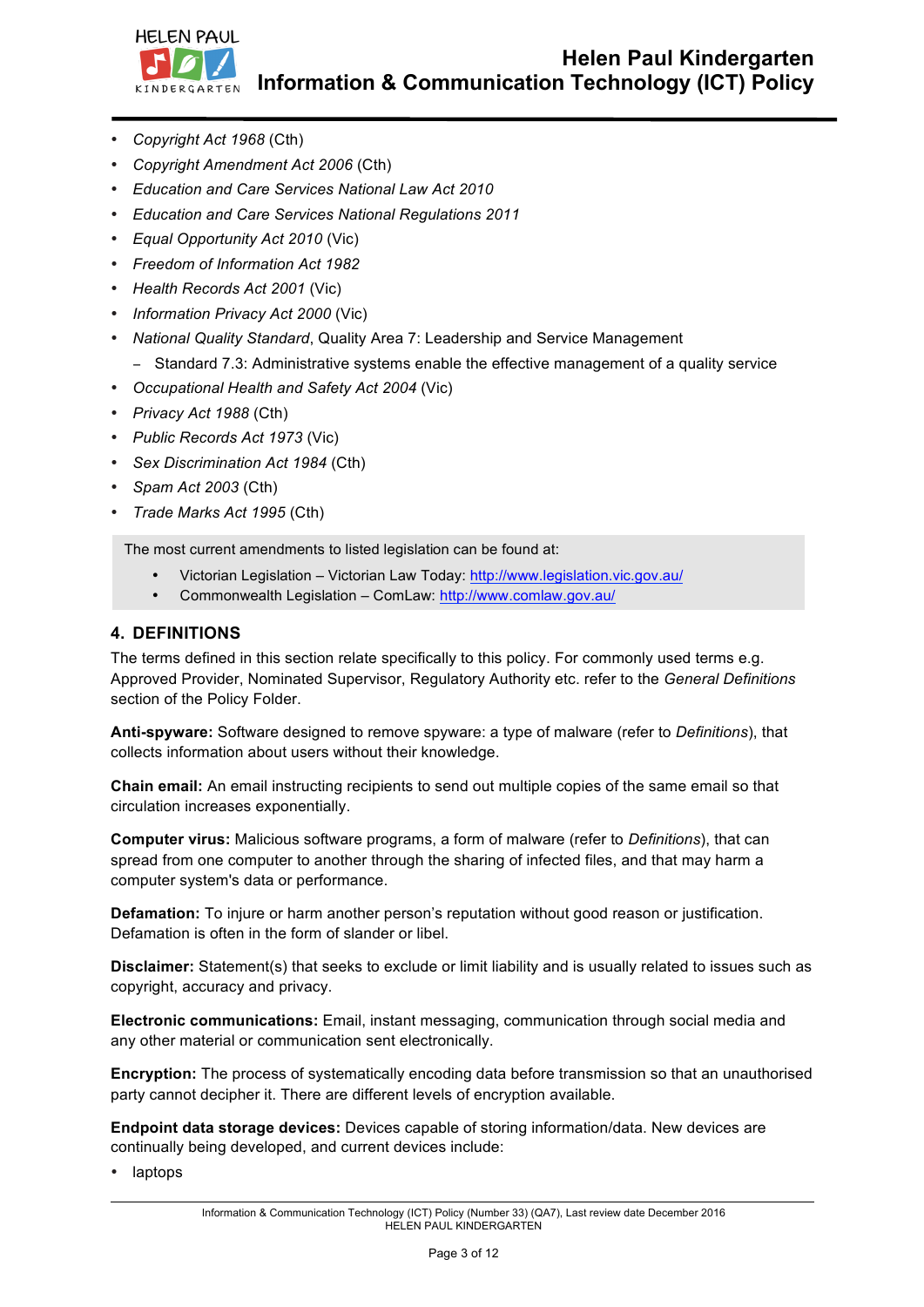

- USB sticks, external or removable hard drives, thumb drives, pen drives and flash drives
- iPods or other similar devices
- cameras with USB drive connection
- iPhones/smartphones
- PCI/PC Card/PCMCIA storage cards
- PDAs (Personal Digital Assistants)
- other data-storage devices (CD-ROM and DVD).

**Firewall:** The primary method of keeping a computer/network secure. A firewall controls (by permitting or restricting) traffic into and out of a computer/network and, as a result, can protect these from damage by unauthorised users.

**Flash drive:** A small data-storage device that uses flash memory, and has a built-in USB connection. Flash drives have many names, including jump drives, thumb drives, pen drives and USB keychain drives.

**Integrity:** (In relation to this policy) refers to the accuracy of data. Loss of data integrity may be either gross and evident (e.g. a computer disk failing) or subtle (e.g. the alteration of information in an electronic file).

**Malware:** Short for 'malicious software'. Malware is intended to damage or disable computers or computer systems.

**PDAs (Personal Digital Assistants):** A handheld computer for managing contacts, appointments and tasks. PDAs typically include a name and address database, calendar, to-do list and note taker. Wireless PDAs may also offer email and web browsing, and data can be synchronised between a PDA and a desktop computer via a USB or wireless connection.

**Portable storage device (PSD)** *or* **removable storage device (RSD):** Small, lightweight, portable easy-to-use device that is capable of storing and transferring large volumes of data. These devices are either exclusively used for data storage (for example, USB keys) or are capable of multiple other functions (such as iPods and PDAs).

**Spam:** Unsolicited and unwanted emails or other electronic communication.

**Security:** (In relation to this policy) refers to the protection of data against unauthorised access, ensuring confidentiality of information, integrity of data and the appropriate use of computer systems and other resources.

**USB interface:** Universal Serial Bus (USB) is a widely used interface for attaching devices to a host computer. PCs and laptops have multiple USB ports that enable many devices to be connected without rebooting the computer or turning off the USB device.

**USB key:** Also known as sticks, drives, memory keys and flash drives, a USB key is a device that plugs into the computer's USB port and is small enough to hook onto a key ring. A USB key allows data to be easily downloaded and transported/transferred.

**Vicnet:** An organisation that provides a range of internet services to libraries and community groups (including kindergartens, as part of a government-funded project), including broadband and dialup internet and email access, website and domain hosting, and website design and development. Vicnet delivers information and communication technologies, and support services to strengthen Victorian communities. For more information, visit: www.kindergarten.vic.gov.au

**Virus:** A program or programming code that multiplies by being copied to another program, computer or document. Viruses can be sent in attachments to an email or file, or be present on a disk or CD.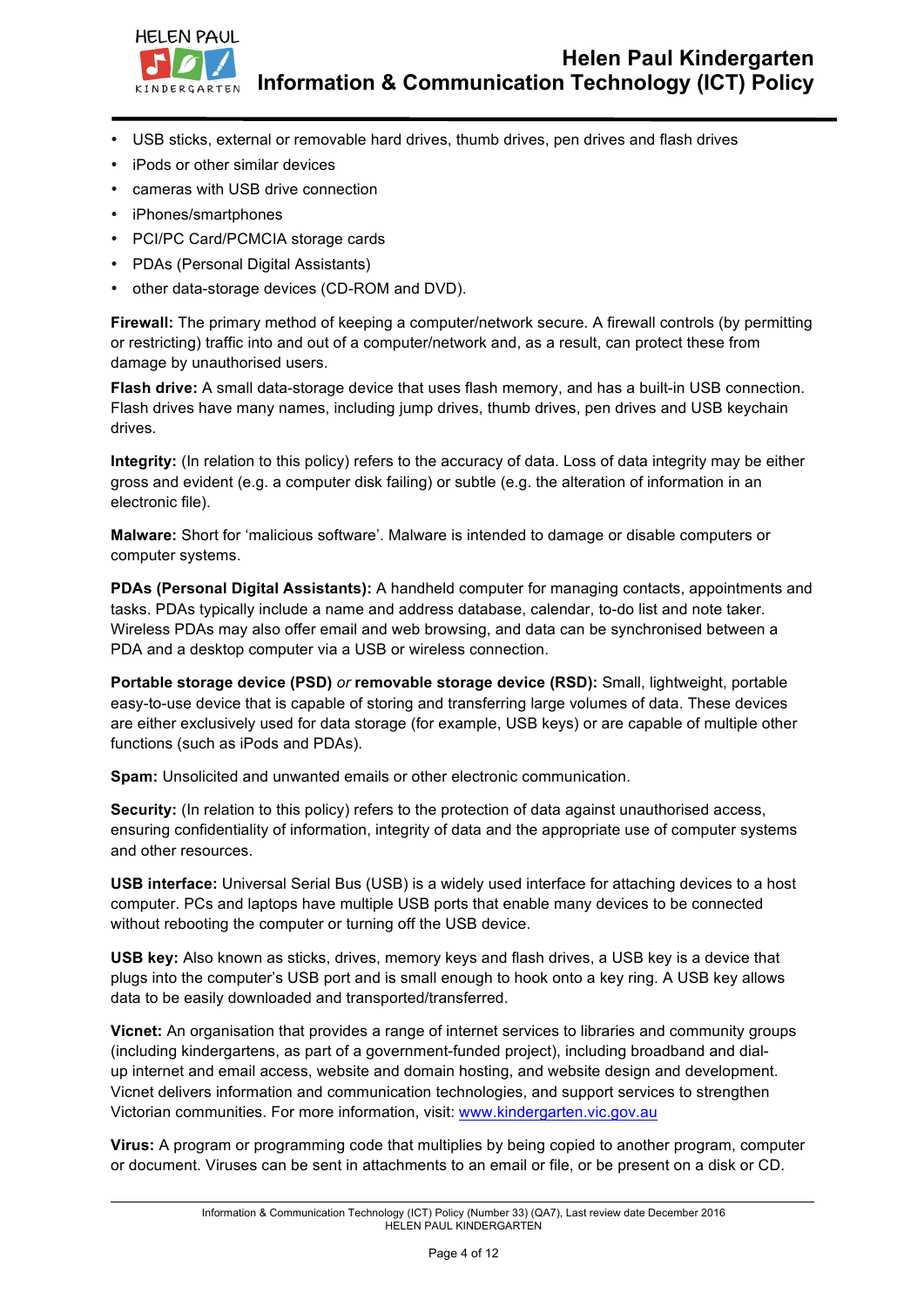

While some viruses are benign or playful in intent, others can be quite harmful: erasing data or requiring the reformatting of hard drives.

### **5. SOURCES AND RELATED POLICIES**

#### **Sources**

- *Acceptance Use Policy*, DEECD Information, Communications and Technology (ICT) Resources: www.education.vic.gov.au/about/deptpolicies/acceptableuse.htm
- IT for Kindergartens: www.kindergarten.vic.gov.au
- Organisation for Economic Co-operation and Development (OECD) (2002) *Guidelines for the Security of Information Systems and Networks: Towards a Culture of Security*: www.oecd.org

#### **Service policies**

- *Code of Conduct Policy*
- *Complaints and Grievances Policy*
- *Curriculum Development Policy*
- *Enrolment and Orientation Policy*
- *Governance and Management of the Service Policy*
- *Occupational Health and Safety Policy*
- *Privacy and Confidentiality Policy*
- *Staffing Policy*

## **PROCEDURES**

#### **The Approved Provider is responsible for:**

- ensuring that the use of the service's ICT complies with all relevant state and federal legislation (refer to *Legislation and standards*), and all service policies (including *Privacy and Confidentiality Policy* and *Code of Conduct Policy*)
- providing suitable ICT facilities to enable educators and staff to effectively manage and operate the service
- authorising the access of educators, staff, volunteers and students to the service's ICT facilities, as appropriate
- providing clear procedures and protocols that outline the parameters for use of the service's ICT facilities (refer to *Attachment 1 – Procedures for use of ICT at the service*)
- embedding a culture of awareness and understanding of security issues at the service (refer to *Attachment 2 – Guiding principles for security of information systems*)
- ensuring that effective financial procedures and security measures are implemented where transactions are made using the service's ICT facilities, e.g. handling fee and invoice payments, and using online banking
- ensuring that the service's computer software and hardware are purchased from an appropriate and reputable supplier
- identifying the need for additional password-protected email accounts for management, educators, staff and others at the service, and providing these as appropriate
- identifying the training needs of educators and staff in relation to ICT, and providing recommendations for the inclusion of training in ICT in professional development activities
- ensuring that procedures are in place for the regular backup of critical data and information at the service
- ensuring secure storage of all information at the service, including backup files (refer to *Privacy and Confidentiality Policy*)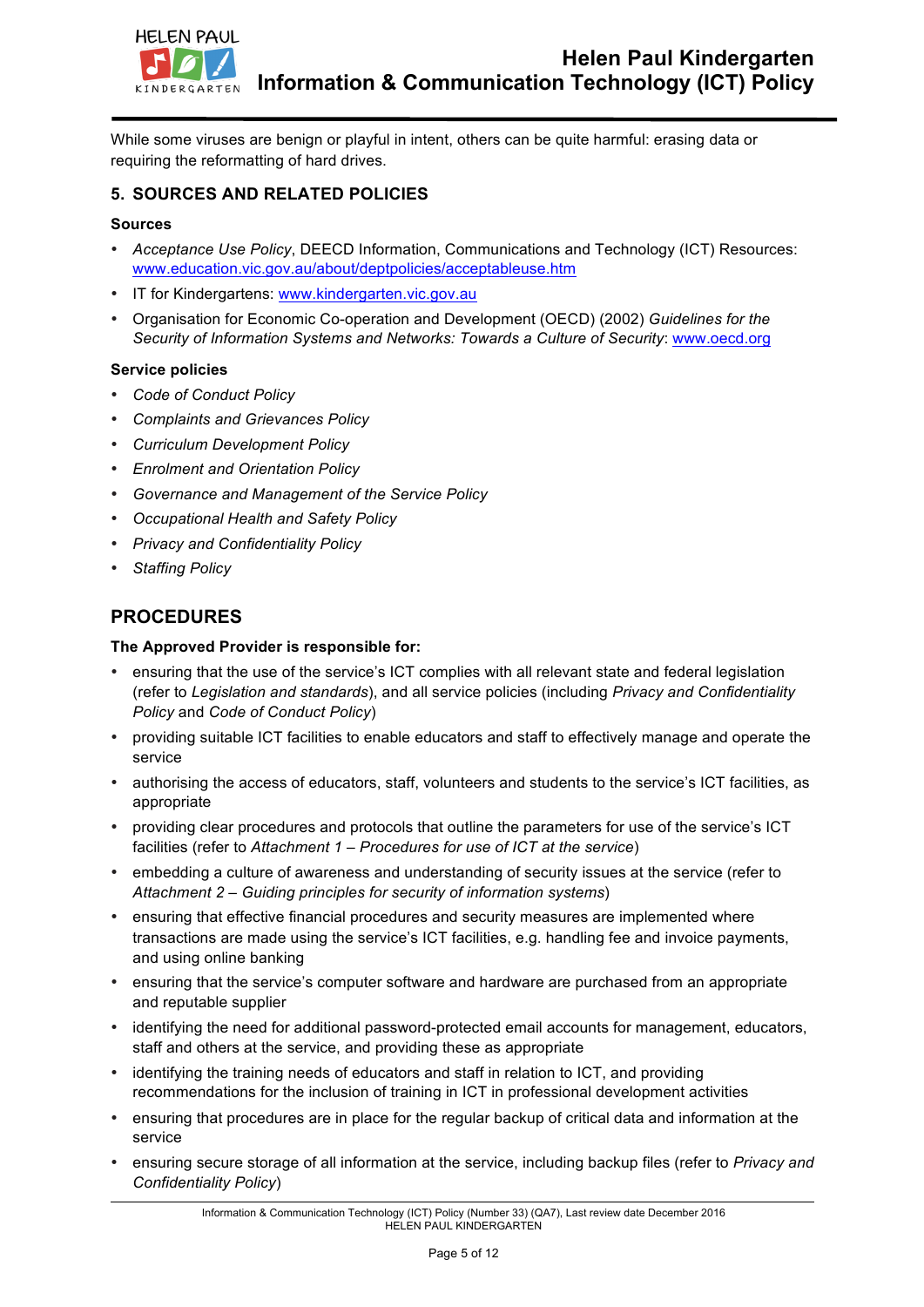

- adhering to the requirements of the *Privacy and Confidentiality Policy* in relation to accessing information on the service's computer/s, including emails
- considering encryption (refer to *Definitions*) of data for extra security
- ensuring that reputable anti-virus and firewall software (refer to *Definitions*) are installed on service computers, and that software is kept up to date
- developing procedures to minimise unauthorised access, use and disclosure of information and data, which may include limiting access and passwords, and encryption (refer to *Definitions*)
- ensuring that the service's liability in the event of security breaches, or unauthorised access, use and disclosure of information and data is limited by developing and publishing appropriate disclaimers (refer to *Definitions*)
- developing procedures to ensure data and information (e.g. passwords) are kept secure, and only disclosed to individuals where necessary e.g. to new educators, staff or committee of management
- developing procedures to ensure that all educators, staff, volunteers and students are aware of the requirements of this policy
- ensuring the appropriate use of endpoint data storage devices (refer to *Definitions*) by all ICT users at the service
- ensuring that all material stored on endpoint data storage devices is also stored on a backup drive, and that both device and drive are kept in a secure location
- ensuring compliance with this policy by all users of the service's ICT facilities
- ensuring that written permission is provided by parents/guardians for authorised access to the service's computer systems and internet by **students on placement at the service who are under 18 years of age** (refer to *Attachment 3 – Parent/guardian authorisation for under-age access to the Helen Paul Kindergarten ICT facilities*).

*Note: All students on placement will only be allowed supervised use of computer systems and internet, and are asked not to use their personal mobile phone and/or camera whilst at the service.*

#### **The Nominated Supervisor, Certified Supervisors, educators, staff and other authorised users of the service's ICT facilities are responsible for:**

- complying with all relevant legislation and service policies, protocols and procedures, including those outlined in Attachments 1 and 2
- completing the authorised user agreement form (see Attachment 4)
- keeping allocated passwords secure, including not sharing passwords and logging off after using a computer
- maintaining the security of ICT facilities belonging to Helen Paul Kindergarten
- accessing accounts, data or files on the service's computers only where authorisation has been provided
- co-operating with other users of the service's ICT to ensure fair and equitable access to resources
- obtaining approval from the Approved Provider before purchasing licensed computer software and hardware
- ensuring confidential information is transmitted with password protection or encryption, as required
- ensuring no illegal material is transmitted at any time via any ICT medium
- using the service's email, messaging and social media facilities for service-related and lawful activities only
- using endpoint data storage devices (refer to *Definitions*) supplied by the service for service-related business only, and ensuring that this information is protected from unauthorised access and use
- ensuring that all material stored on an endpoint data storage device is also stored on a backup drive, and that both device and drive are kept in a secure location
- notifying the Approved Provider of any damage, faults or loss of endpoint data storage devices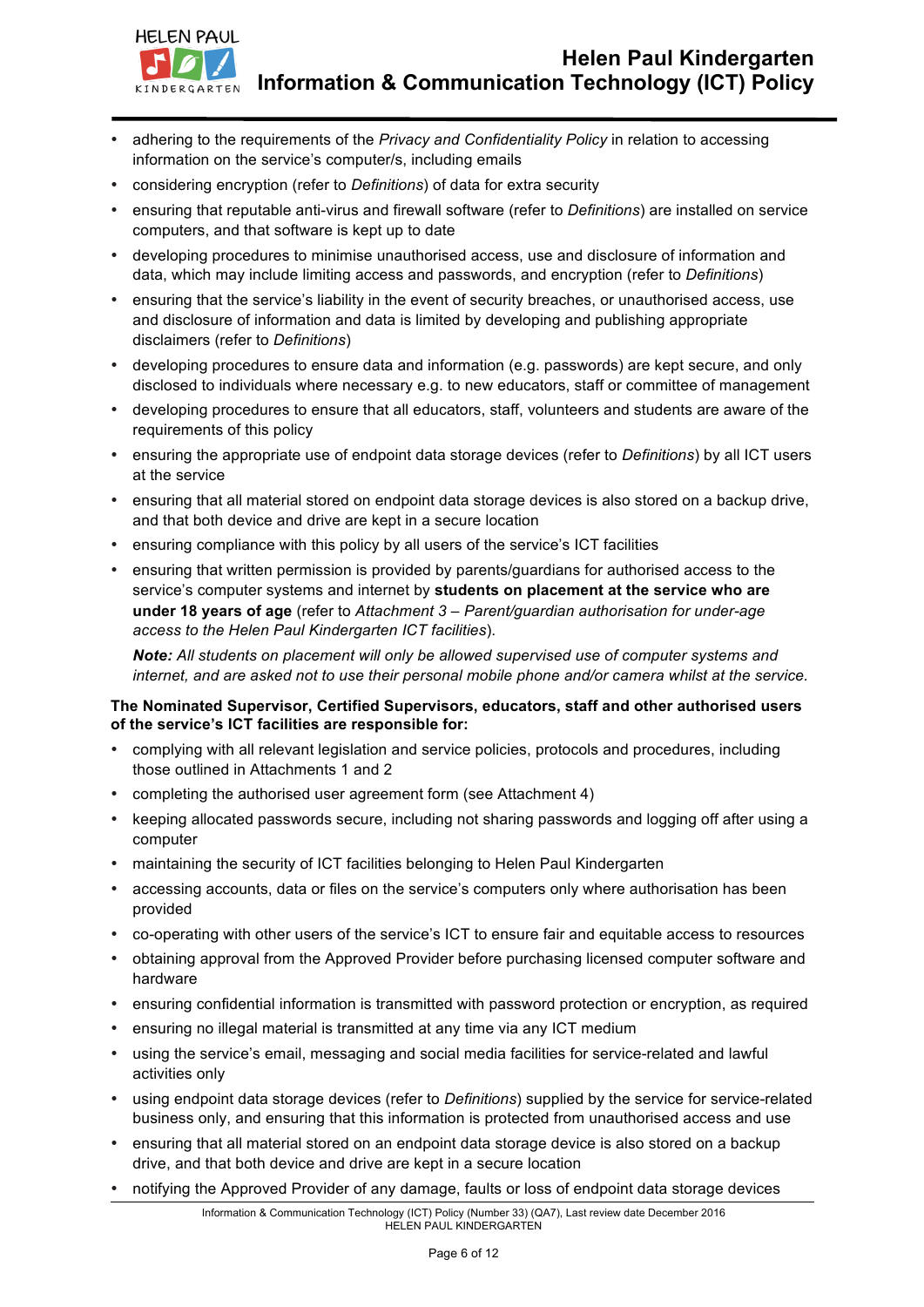

- signing an acknowledgement form upon receipt of a USB or portable storage device (including a laptop) (refer to Attachment 4 – Authorised user agreement)
- restricting the use of personal mobile phones to rostered breaks
- responding only to emergency phone calls when responsible for supervising children to ensure adequate supervision of children at all times (refer to *Supervision of Children Policy*)
- ensuring electronic files containing information about children and families are kept secure at all times (refer to *Privacy and Confidentiality Policy*).

#### **Parents/guardians are responsible for:**

- reading and understanding this *Information and Communication Technology (ICT) Policy*
- complying with all state and federal laws, the requirements of the *Education and Care Services National Regulations 2011*, and all service policies and procedures
- maintaining the privacy of any personal or health information provided to them about other individuals e.g. contact details.

#### **Volunteers and students, while at the service, are responsible for following this policy and its procedures.**

## **EVALUATION**

In order to assess whether the values and purposes of the policy have been achieved, the Approved Provider will:

- regularly seek feedback from everyone affected by the policy regarding its effectiveness
- monitor the implementation, compliance, complaints and incidents in relation to this policy
- keep the policy up to date with current legislation, research, policy and best practice
- revise the policy and procedures as part of the service's policy review cycle, or as required
- notify parents/guardians at least 14 days before making any changes to this policy or its procedures.

### **ATTACHMENTS**

- *Attachment 1: Procedures for use of ICT at the service*
- *Attachment 2: Guiding principles for security of information systems*
- *Attachment 3: Parent/guardian authorisation for under-age access to the Helen Paul Kindergarten ICT facilities (e.g. for student on placement)*
- *Attachment 4: Authorised user agreement (staff member acknowledgement)*

### **AUTHORISATION**

This policy was adopted by the Approved Provider of Helen Paul Kindergarten on 12 December 2016.

### **REVIEW DUE:** 2019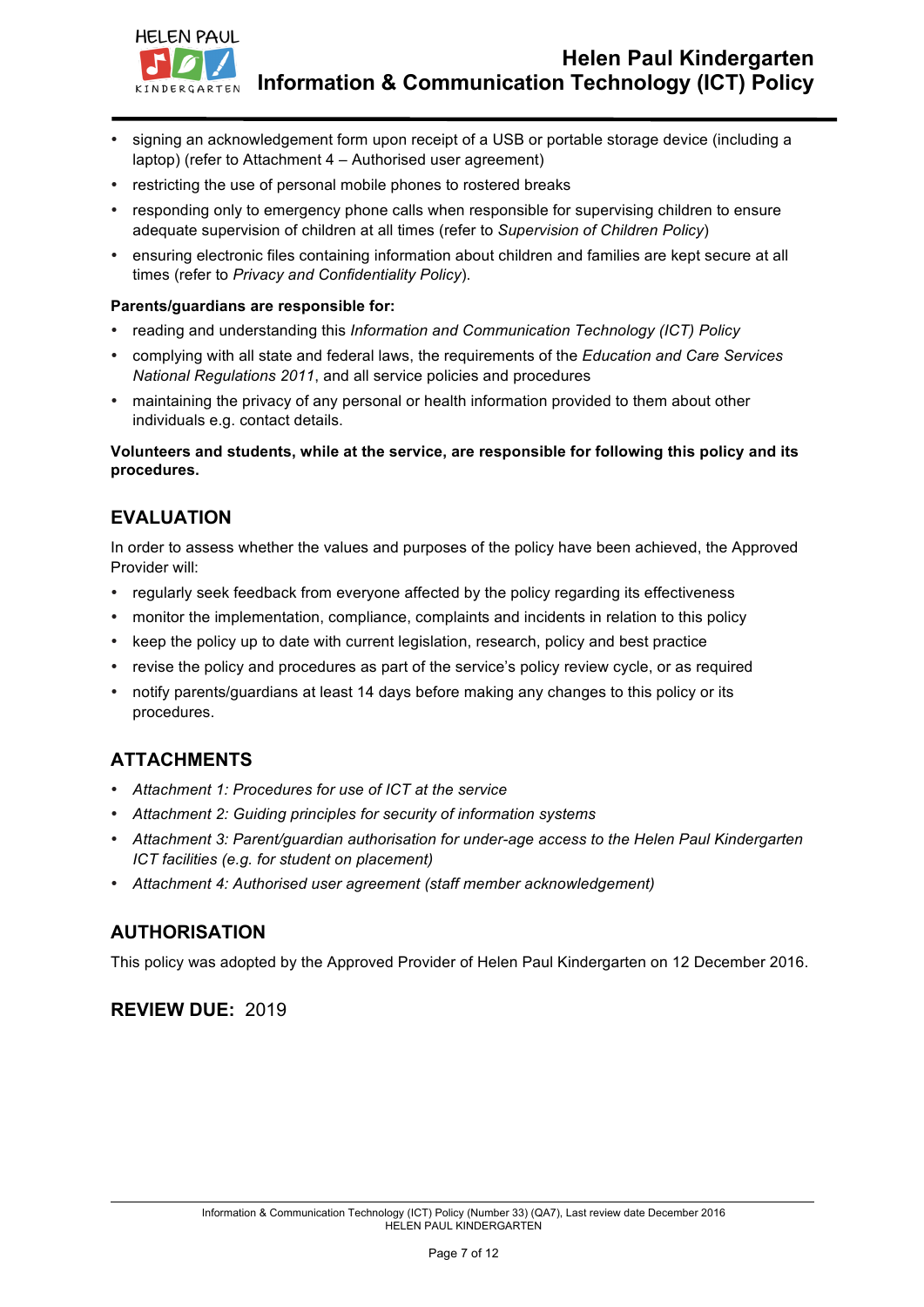

# **ATTACHMENT 1 Procedures for use of ICT at the service**

#### **EMAIL USAGE**

- Content of emails and email addresses must always be checked before sending.
- When sending emails to multiple recipients, *care should be taken to avoid the inappropriate disclosure of email addresses to a whole group of recipients*; **blind copying (BCC) should be used where appropriate**.
- Always include a subject description in the subject line.
- Always **include a disclaimer** (refer to *Definitions*) which is common to all users, on emails to limit liability.
- Be cautious about opening files or launching programs that have been received as an attachment via email from the email itself. Instead, save an attachment to disk and scan with anti-virus software before opening, and keep an eye out for unusual filenames.
- Never open emails if unsure of the sender.
- Check email accounts on a regular basis and forward relevant emails to the Approved Provider or appropriate committee members/staff.
- Remove correspondence that is no longer required from the computer quarterly.
- Respond to emails as soon as is practicable.

### **UNACCEPTABLE/INAPPROPRIATE USE OF ICT FACILITIES**

Users of the ICT facilities (and in particular, the internet, email and social media) provided by Helen Paul Kindergarten must not:

- create or exchange messages that are offensive, harassing, obscene or threatening
- create, copy, transmit or retransmit chain emails (refer to *Definitions*), spam (refer to *Definitions*) or other unauthorised mass communication
- use the ICT facilities as a platform to gain unauthorised access to other systems
- carry out activities that are illegal, inappropriate or offensive to fellow employees or the public. Such activities include, but are not limited to, hate speech or material that ridicules/discriminates against others on the basis of race, nationality, creed, religion, ability/disability, gender or sexual orientation
- use the ICT facilities to access, download, create, store or distribute illegal, offensive, obscene or objectionable material (including pornography and sexually explicit material). It will not be a defence to claim that the recipient was a consenting adult
- use the ICT facilities to make any personal communication that could suggest that such communication was made in that person's official capacity as an employee or volunteer of Helen Paul Kindergarten
- conduct any outside business or engage in activities related to employment with another organisation
- play games
- assist any election campaign or lobby any government organisation
- exchange any confidential or sensitive information held by Helen Paul Kindergarten unless authorised as part of their duties
- publish the service's email address on a 'private' business card
- harass, slander, intimidate, embarrass, defame, vilify, seek to offend or make threats against another person or group of people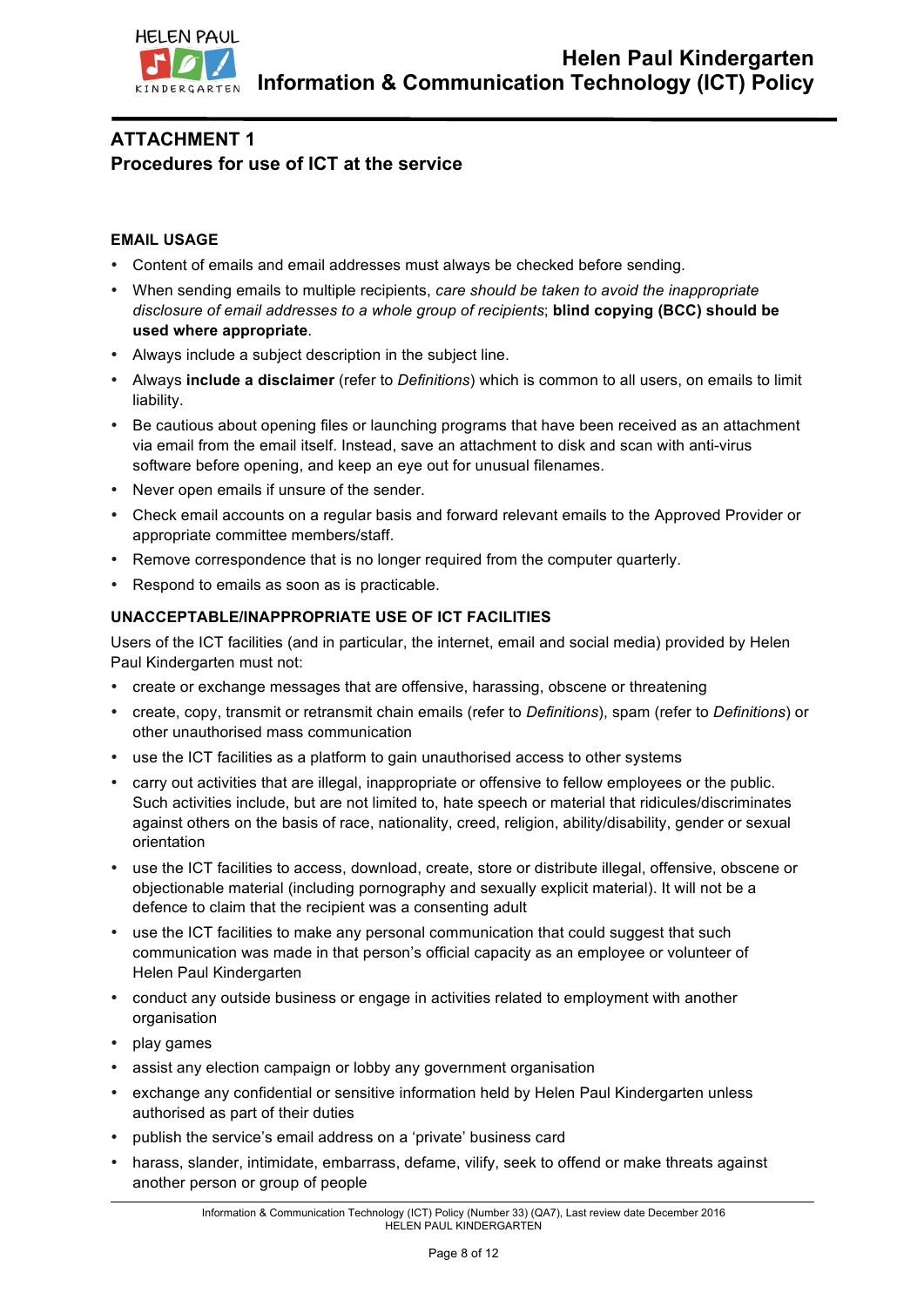

• breach copyright laws through making copies of, or transmitting, material or commercial software.

#### **INFORMATION STORED ON COMPUTERS**

- Computer records containing personal, sensitive and/or health information, or photographs of children must be stored securely so that privacy and confidentiality is maintained. This information must not be removed from the service without authorisation, as security of the information could be at risk (refer to *Privacy and Confidentiality Policy*).
- Computer records containing personal, sensitive and/or health information, or photographs of children may need to be removed from the service from time-to-time for various reasons, including for:
	- − excursions and service events (refer to *Excursions and Service Events Policy*)
	- − offsite storage, where there is not enough space at the service premises to store the records.

In such circumstances, services must ensure that the information is transported, handled and stored securely so that privacy and confidentiality is maintained at all times.

- Computer users are not to view or interfere with other users' files or directories, knowingly obtain unauthorised access to information or damage, delete, insert or otherwise alter data without permission.
- Ensure all material stored on an endpoint data storage device is also stored on a backup drive, and that both device and drive are kept in a secure location.

#### **BREACHES OF THIS POLICY**

- Individuals who use ICT at the service for unlawful purposes may be liable to criminal or civil legal action. This could result in serious consequences, such as a fine, damages and/or costs being awarded against the individual, or imprisonment. The Approved Provider will not defend or support any individual using the service's ICT facilities for an unlawful purpose.
- The service may block access to internet sites where inappropriate use is identified.
- Employees who fail to adhere to this policy may be liable to counselling, disciplinary action or dismissal.
- Management, educators, staff, volunteers and students who fail to adhere to this policy may have their access to the service's ICT facilities restricted/denied.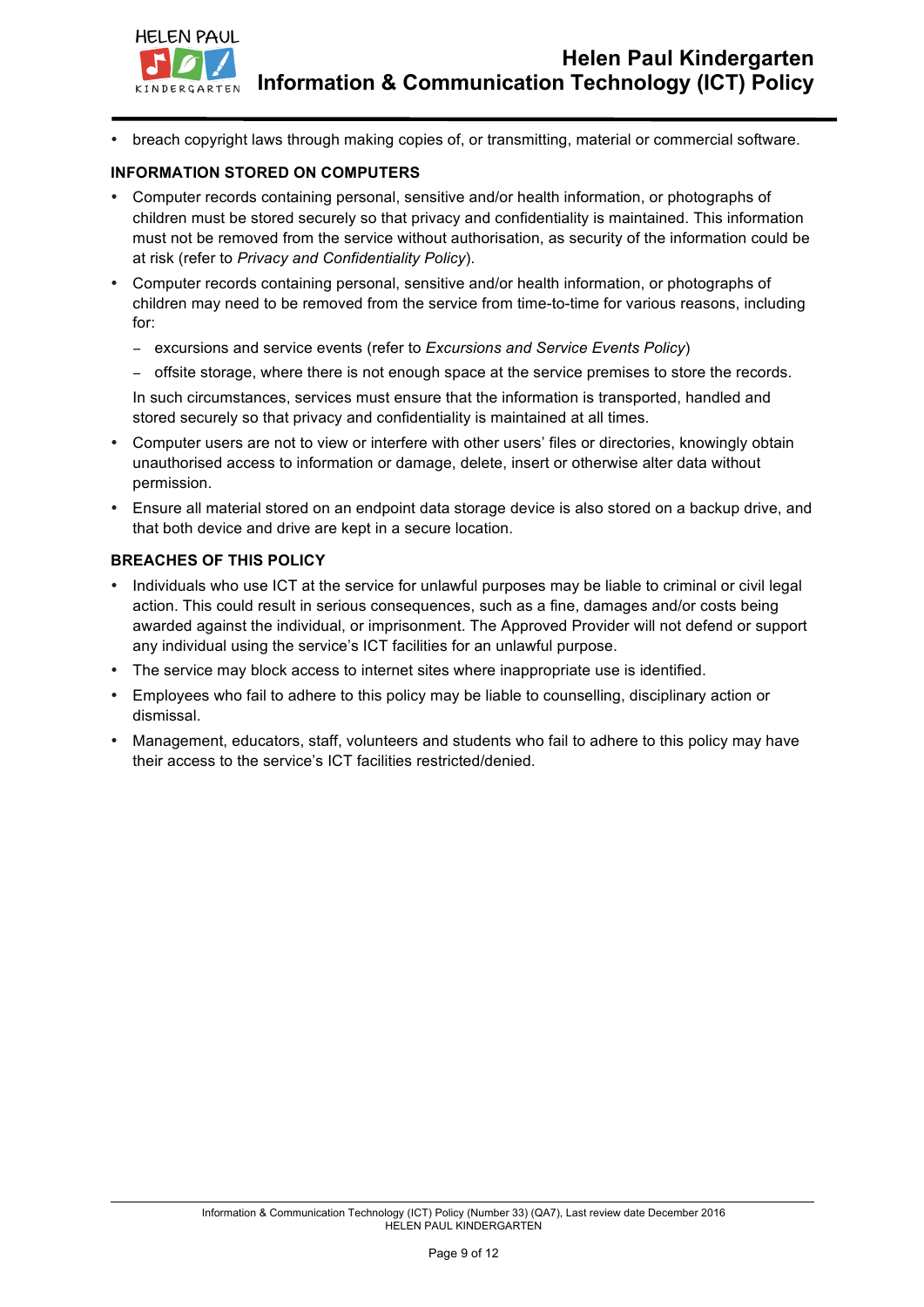

# **ATTACHMENT 2 Guiding principles for security of information systems**

The Organisation for Economic Co-operation and Development's (OECD) guidelines encourage an awareness and understanding of security issues and the need for a culture of security.

The OECD describes nine guiding principles that encourage awareness, education, information sharing and training as effective strategies in maintaining security of information systems. The guiding principles are explained in the table below.

| <b>Awareness</b>                      | Users should be aware of the need for security of information systems<br>and networks and what they can do to enhance security.                                            |
|---------------------------------------|----------------------------------------------------------------------------------------------------------------------------------------------------------------------------|
| <b>Responsibility</b>                 | All users are responsible for the security of information systems and<br>networks.                                                                                         |
| <b>Response</b>                       | Users should act in a timely and cooperative manner to prevent, detect<br>and respond to security issues.                                                                  |
| <b>Ethics</b>                         | Users should respect the legitimate interest of others.                                                                                                                    |
| <b>Democracy</b>                      | The security of information systems and networks should be compatible<br>with the essential values of a democratic society.                                                |
| <b>Risk assessment</b>                | Users should conduct risk assessments.                                                                                                                                     |
| Security design and<br>implementation | Users should incorporate security as an essential element of information<br>systems and networks.                                                                          |
| <b>Security</b><br>management         | Users should adopt a comprehensive approach to security management.                                                                                                        |
| <b>Reassessment</b>                   | Users should review and reassess the security of information systems<br>and networks, and make appropriate modifications to security policies,<br>measures and procedures. |

Sourced from Organisation for Economic Co-operation and Development's (OECD) (2002) *Guidelines for the Security of Information Systems and Networks: Towards a Culture of Security.*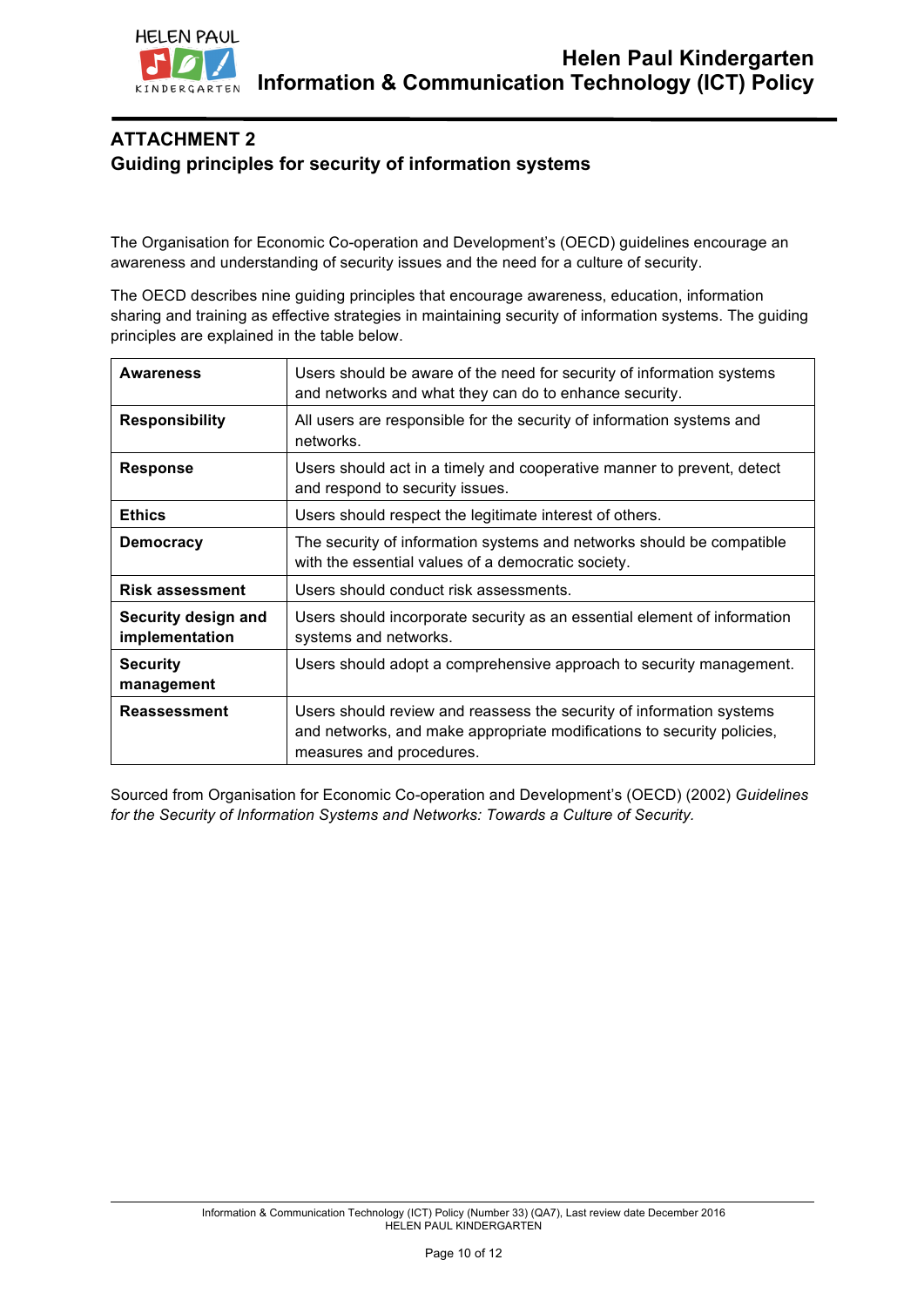

| Parent/guardian authorisation for under-age access to the<br>Helen Paul Kindergarten ICT facilities (e.g. for student on placement, note only                                                    |                                                                                                    |
|--------------------------------------------------------------------------------------------------------------------------------------------------------------------------------------------------|----------------------------------------------------------------------------------------------------|
|                                                                                                                                                                                                  |                                                                                                    |
|                                                                                                                                                                                                  |                                                                                                    |
|                                                                                                                                                                                                  |                                                                                                    |
| I have read the Helen Paul Kindergarten Information and Communication Technology (ICT) Policy and<br>agree to the conditions of use of the service's ICT facilities for the above-named student. |                                                                                                    |
|                                                                                                                                                                                                  |                                                                                                    |
| Date                                                                                                                                                                                             |                                                                                                    |
| Date                                                                                                                                                                                             |                                                                                                    |
|                                                                                                                                                                                                  | I also understand that Helen Paul Kindergarten provides no censorship of access to ICT facilities. |